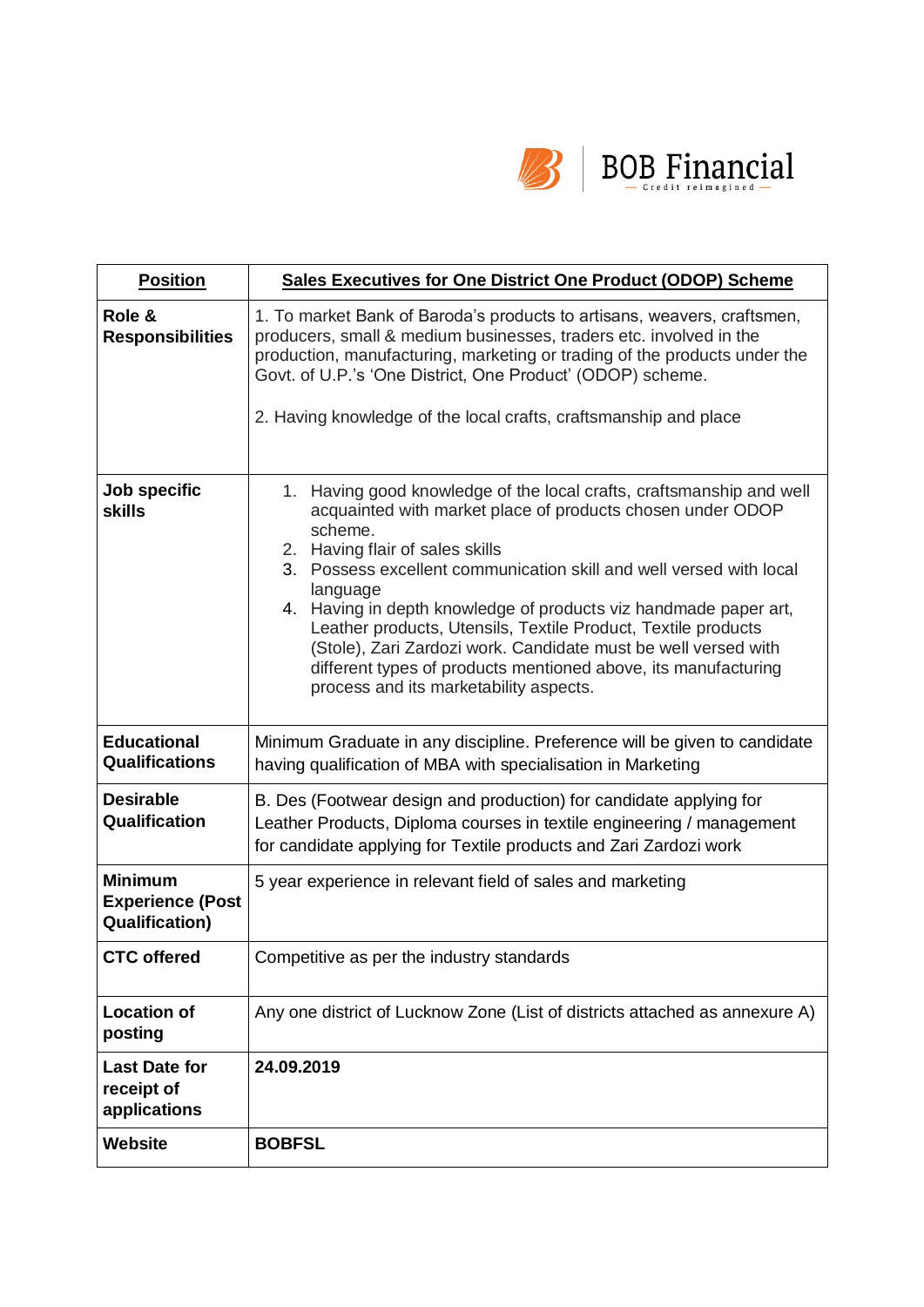| <b>Contact Number</b>         | 022 - 67592530                                                                                                                                                                                                                                                                                                                                                                                                                                                                                                                                                                                                                                      |  |  |  |
|-------------------------------|-----------------------------------------------------------------------------------------------------------------------------------------------------------------------------------------------------------------------------------------------------------------------------------------------------------------------------------------------------------------------------------------------------------------------------------------------------------------------------------------------------------------------------------------------------------------------------------------------------------------------------------------------------|--|--|--|
| <b>Other Terms</b>            | 1. Hiring will be for a period of three year on contract basis, contract<br>may be terminated with a notice period of three months.<br>2. Remuneration includes fixed pay along with performance based<br>incentives<br>3. Preference will be given to candidates belonging to the districts<br>mentioned above, however it will not be a bar for deserving<br>candidates<br>4. Relaxation in experience will be given to deserving candidates.<br>However, it will be purely management discretion.<br>5. Candidates selected will be on pay roll of BOBFSL and Bank of<br>Baroda bear's no liability for their employment or employment<br>terms. |  |  |  |
| Date of<br><b>Publication</b> | 03.09.2019                                                                                                                                                                                                                                                                                                                                                                                                                                                                                                                                                                                                                                          |  |  |  |

**Interested Candidates may click here to Apply :**

**[https://dstapply.com/ApplyUP.aspx](https://ind01.safelinks.protection.outlook.com/?url=https%3A%2F%2Fdstapply.com%2FApplyUP.aspx&data=02%7C01%7CRAJEEB.CHATTERJEE%40bankofbaroda.com%7Cc9f398e3b7a34ca0cffe08d72ad85430%7Cbe73ba9d1d9a4698b9ae6d5eab36e08e%7C0%7C0%7C637024980946063761&sdata=0S3cDYlg4W%2Fky5PKF6TXHa%2FpicpDsAGt5LxXQ4VvPTc%3D&reserved=0)**